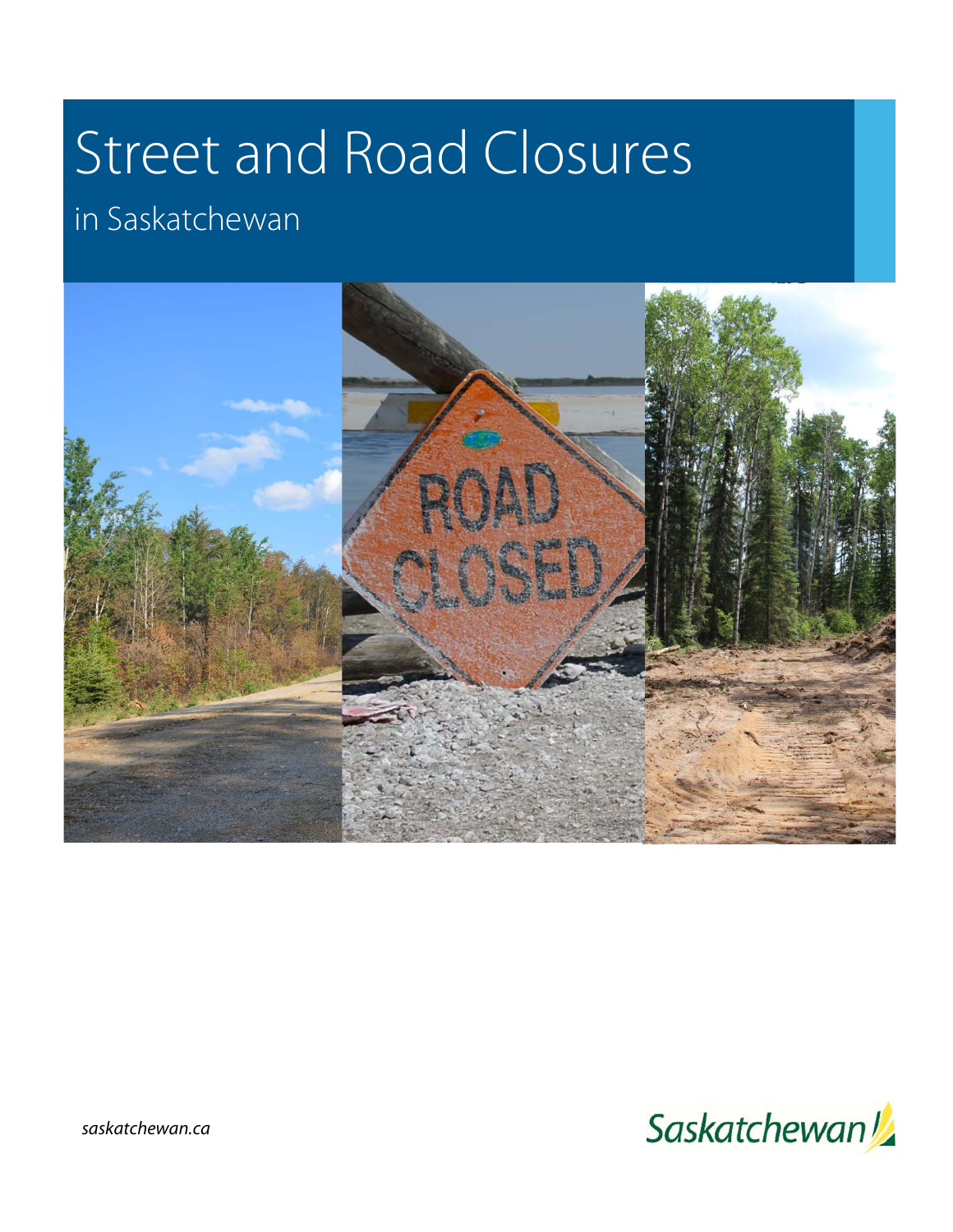# **TABLE OF CONTENTS**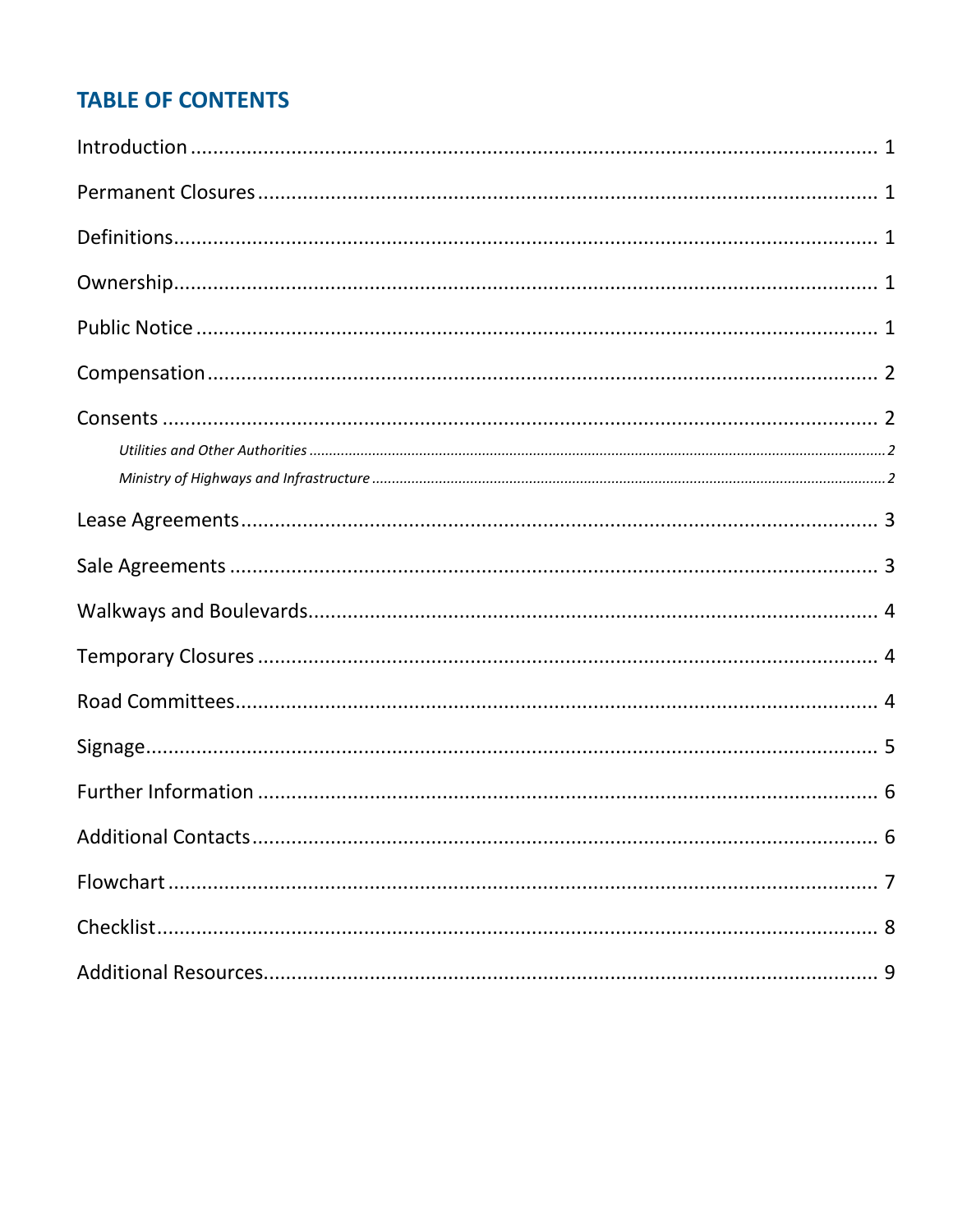# <span id="page-2-0"></span>**Introduction**

This guide is intended to assist municipalities to close, close and lease, or close and sell streets or roads within the municipality.

This guide is based on the legislation contained in sections 13 and 14 of *The Municipalities Act*. It is not a substitution for the legislation.

#### <span id="page-2-1"></span>**Permanent Closures**

Section 13 of *The Municipalities Act* authorizes a municipal council to close streets or roads within the municipality's control. A closed street or road can be leased or sold, or it can be retained by the municipality. This must be done by bylaw.

# <span id="page-2-2"></span>**Definitions**

- **Streets and roads** include all or any part of a culvert or drain or a public highway, road, lane, bridge, alley, square, thoroughfare or way intended for or used by the general public for the passage of vehicles or pedestrians.
- **Public highways**  are a road allowance or a road, street or lane vested in the Crown and includes anything erected on or in connection with the public highway.
- **Road allowance** is the road allowance laid out pursuant to the authority of an Act and established as part of the original quadrilateral township system of survey.
- **Roadway**  is the travelling surface and ditches on a road allowance.
- **Boulevard** is that part of a street immediately adjacent to land.
- **Administrator**  is the municipal administrator.

# <span id="page-2-3"></span>**Ownership**

Streets or roads are owned by the Crown. If there is no title to the land, it is "vested" in the Crown.

# <span id="page-2-4"></span>**Public Notice**

Public notice is required to close a street or road. Notice is provided in accordance with the municipality's *Public Notice Bylaw*. Notice must be provided before council initially considers a report on a proposed bylaw to close a street or road. The municipality's bylaw may require notice to affected or adjacent land owners.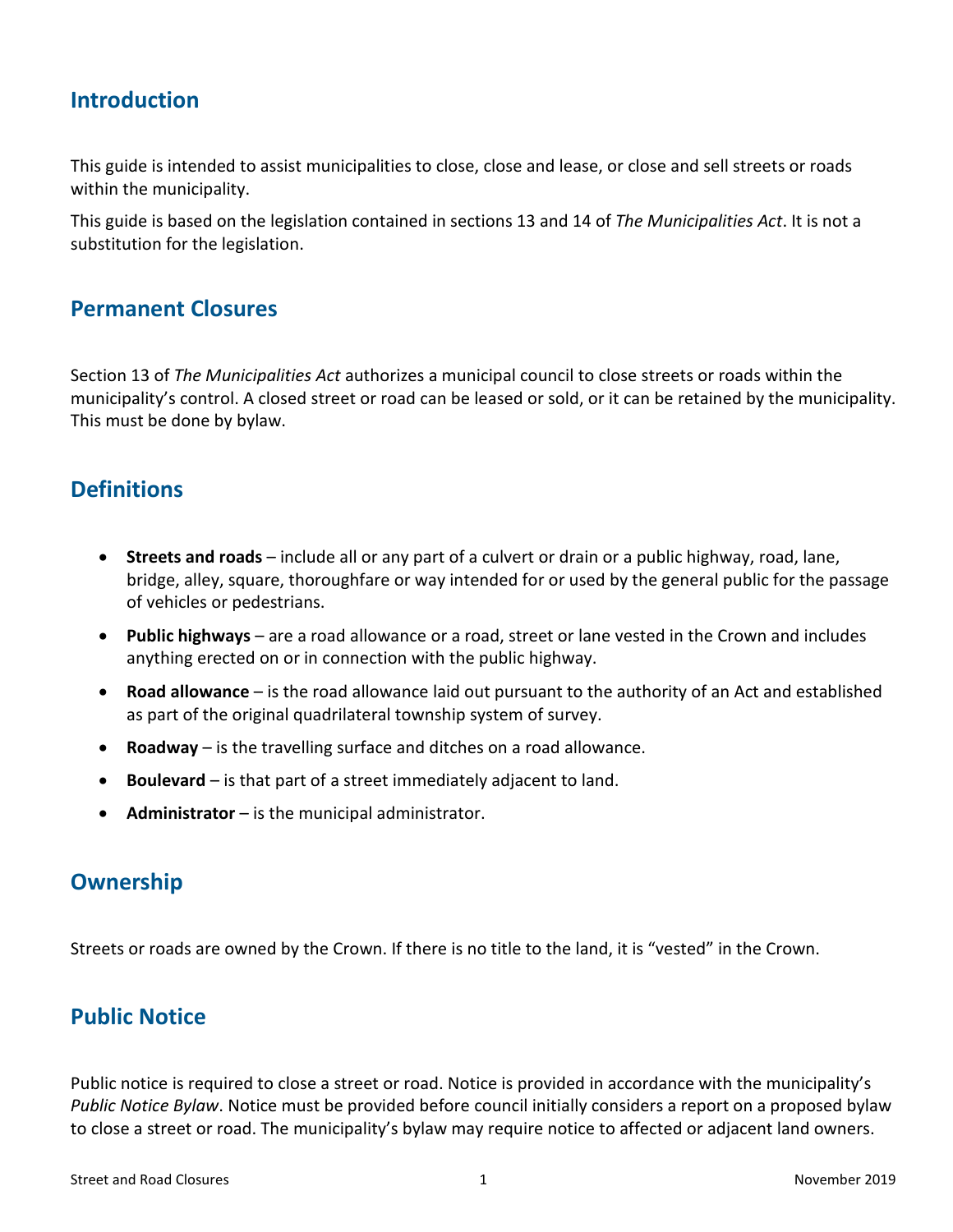Any person who feels they are adversely affected by the proposed street or road closure has the right to have their objection heard by council.

# <span id="page-3-0"></span>**Compensation**

A person who is adversely affected by a municipal road closure is entitled to compensation for damages. In the event the parties cannot agree on the amount of compensation, either party may refer the matter to a judge of the Court of Queen's Bench. The amount may be determined in accordance with subsections 7(2) and 7(3) of *The Municipal Expropriation Act*.

Compensation is payable to the Crown if the land was previously purchased for a provincial highway. If compensation is payable, consult with the Ministry of Highways and Infrastructure to ensure the purchase price of the land is acceptable to all parties.

#### <span id="page-3-1"></span>**Consents**

#### <span id="page-3-2"></span>**Utilities and Other Authorities**

Consent to close a street or road must be obtained from other municipalities, First Nation bands, or other authorities that have a street or road that joins the street or road to be closed.

If a closed street or road is leased or sold, consent is required from the holder of any easement or right of way for public utility services. Examples include telephone and power supplies, gas transmission pipes, and cable television lines. In some cases, it may be necessary to renegotiate the easement.

#### <span id="page-3-3"></span>**Ministry of Highways and Infrastructure**

Consent is **always** required from the Minister of Highways and

Infrastructure (HI) when a proposed closure connects to a provincial highway. If closing a street or road to be sold or having title transferred, HI will also have to prepare the required documents to complete the transfer with the Land Titles Registrar.

If the proposed closure does not connect to a provincial highway, but is being closed and retained **OR** closed and leased, consent is not required if:

- the roadway was never constructed on the land;
- the roadway was constructed and it is no longer being used by the general public; or
- the proposed closure does not include the roadway.

A request for consent from the Minister of HI must include all of the following:

- a copy of council's resolution to close the street or road;
- verification that the proposed closure will not affect public access;

Effective April 1, 2019, service fees are required when obtaining a road closure consent and, if applicable, a title transfer document from HI. The fees are as follows:

> \$650 - Issuing a consent to permanently close a road; and \$650 - Issuing a title transfer document.

HI will waive service fees that results in HI receiving compensation for land that was previously purchased for a provincial highway.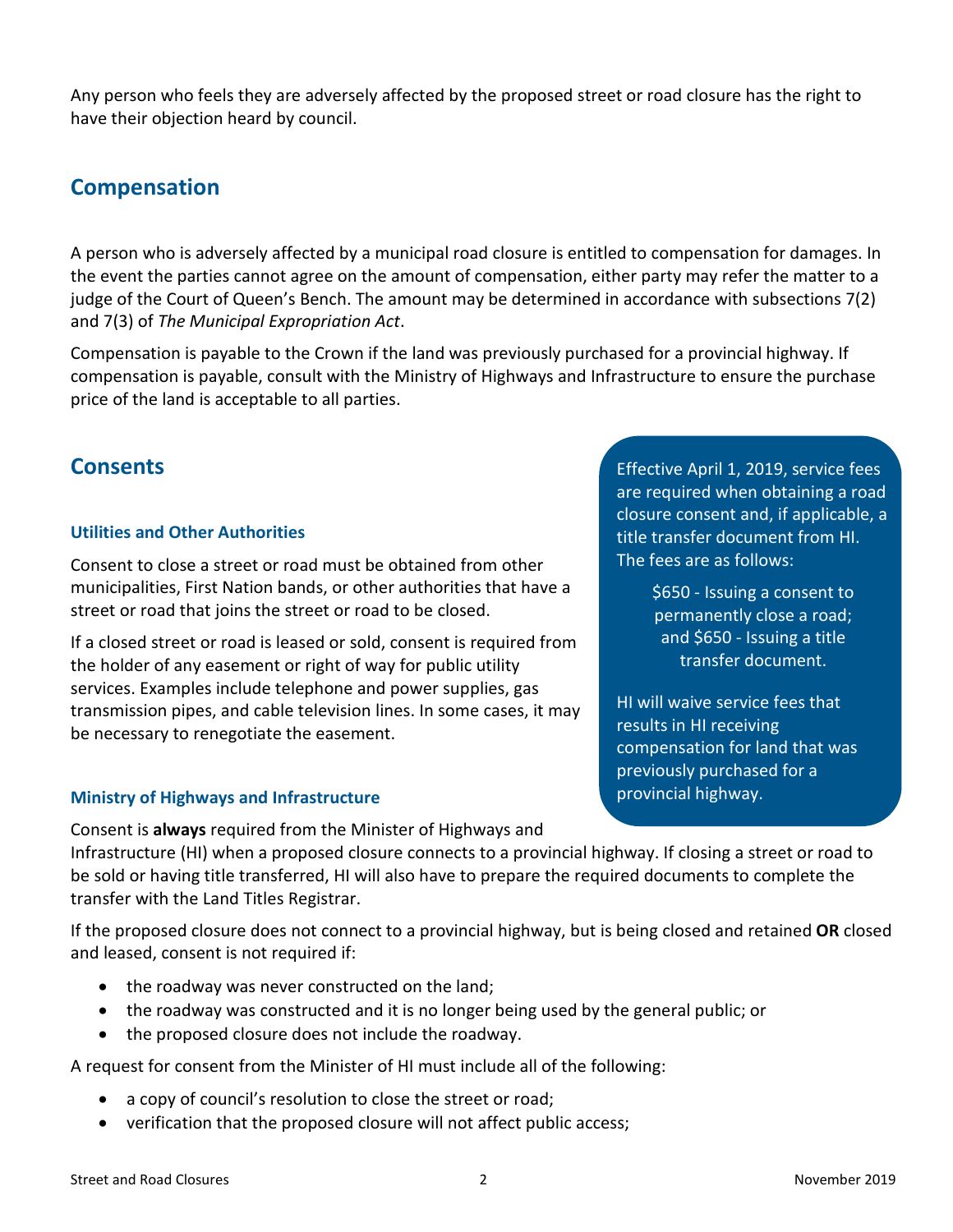- legal land description and, if applicable, registered plan number;
- an explanatory sketch or proposed plan of survey;
- reason(s) for the closure; and
- copies of the replies from the utility and pipeline companies.

HI will review the request and supply an invoice to the municipality for applicable service fees. Once payment is received, consent is issued and the municipality may proceed.

#### <span id="page-4-0"></span>**Lease Agreements**

An agreement to lease a closed street or road must contain at least one of the following provisions:

- the municipality can terminate the lease by providing six months' notice; or
- upon 30 days' notice by the municipality, the lessee is required to allow public access to the closed street or road.

The lease cannot eliminate access to land. In addition, the lease is subject to existing easements or rights of way for a public utility.

# <span id="page-4-1"></span>**Sale Agreements**

The sale of a street or road vested in the Crown is subject to several conditions:

- the Crown is entitled to compensation if the land was originally purchased for a provincial highway;
- the sale cannot eliminate access to land;
- the sale is subject to existing easements or rights-of-way for a public utility; and
- an interest must be registered against the land providing the Crown, a Crown utility, or the municipality the right to request the return of the land without compensation for a public utility or a street or road. In order to register a road closure with Information Services Corporation (ISC) and change the land ownership, ISC requires either:
	- o a Descriptive Plan Type II or Surface Parcel Class Code Change, which may be prepared by any party; or
	- o a new plan of survey prepared by a Saskatchewan Land Surveyor.

Information about the Descriptive Plan Type II can be found from the ISC [website.](https://www.isc.ca/)

HI requires that a closed road be consolidated with an adjoining parcel of land unless the Ministry of Government Relations' Community Planning branch confirms that the closed street or road can exist as a separate parcel or lot under the municipality's planning or zoning bylaws.

If only part of a road is being closed or if the land is part of a larger subdivision application, the municipality must obtain approval from the Community Planning branch.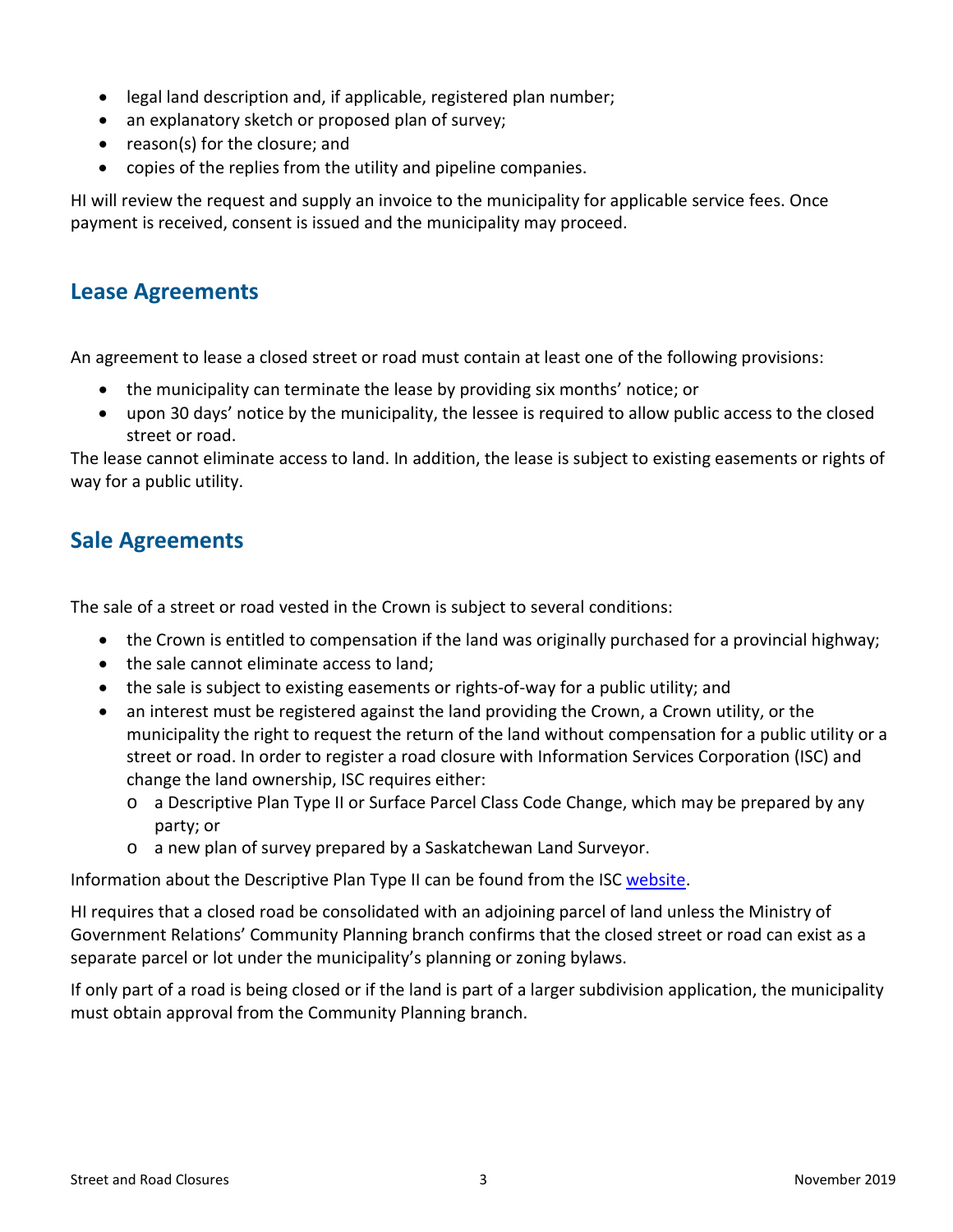#### <span id="page-5-0"></span>**Walkways and Boulevards**

Walkways are considered "dedicated lands" pursuant to *The Planning and Development Act, 2007.* A bylaw to close a walkway is enacted under that Act. Community Planning branch approval is required unless the municipality is designated as an approving authority.

Council may sell a walkway if the area is deemed no longer necessary. The proposed closure must not eliminate access to any parcel of land.

Walkways created before April 17, 1984, were surveyed like streets or roads and do not have identifiers on plans. These walkways are owned by HI. Consent from the Minister of HI is required to close and sell these lands, similar to that of a street or road parcel.

Walkways cannot be leased or exchanged, however, an exchange may be permitted to relocate a walkway within a redesigned subdivision.

Boulevards can be leased to an adjoining landowner. Follow the procedures to close and lease a street pursuant to section 13 of *The Municipalities Act.*

#### <span id="page-5-1"></span>**Temporary Closures**

A council may temporarily close a street or road when it is necessary and appropriate. This is done by resolution.

In addition, a designated officer has authority to temporarily close a street or road. The administrator is the designated officer unless someone else has been appointed by council. A designated officer does not require a council resolution to temporarily close a street or road.

The municipality must provide at least 20 days' notice to the MHI to obtain consent from the minister if the temporary closure involves:

- part of a provincial highway; or
- all or part of a street or road connecting to a provincial highway.

The notice and consent requirements do not apply in an emergency situation.

Effective April 1, 2019, municipalities are required to pay a service fee of \$300 to obtain a temporary road closure consent from HI.

#### <span id="page-5-2"></span>**Road Committees**

Municipalities can appoint a road committee that may prohibit or restrict the use of a municipal road because of poor weather or road conditions to reduce the risk of:

- damage to municipal roads;
- property damage; or
- personal injury to the public.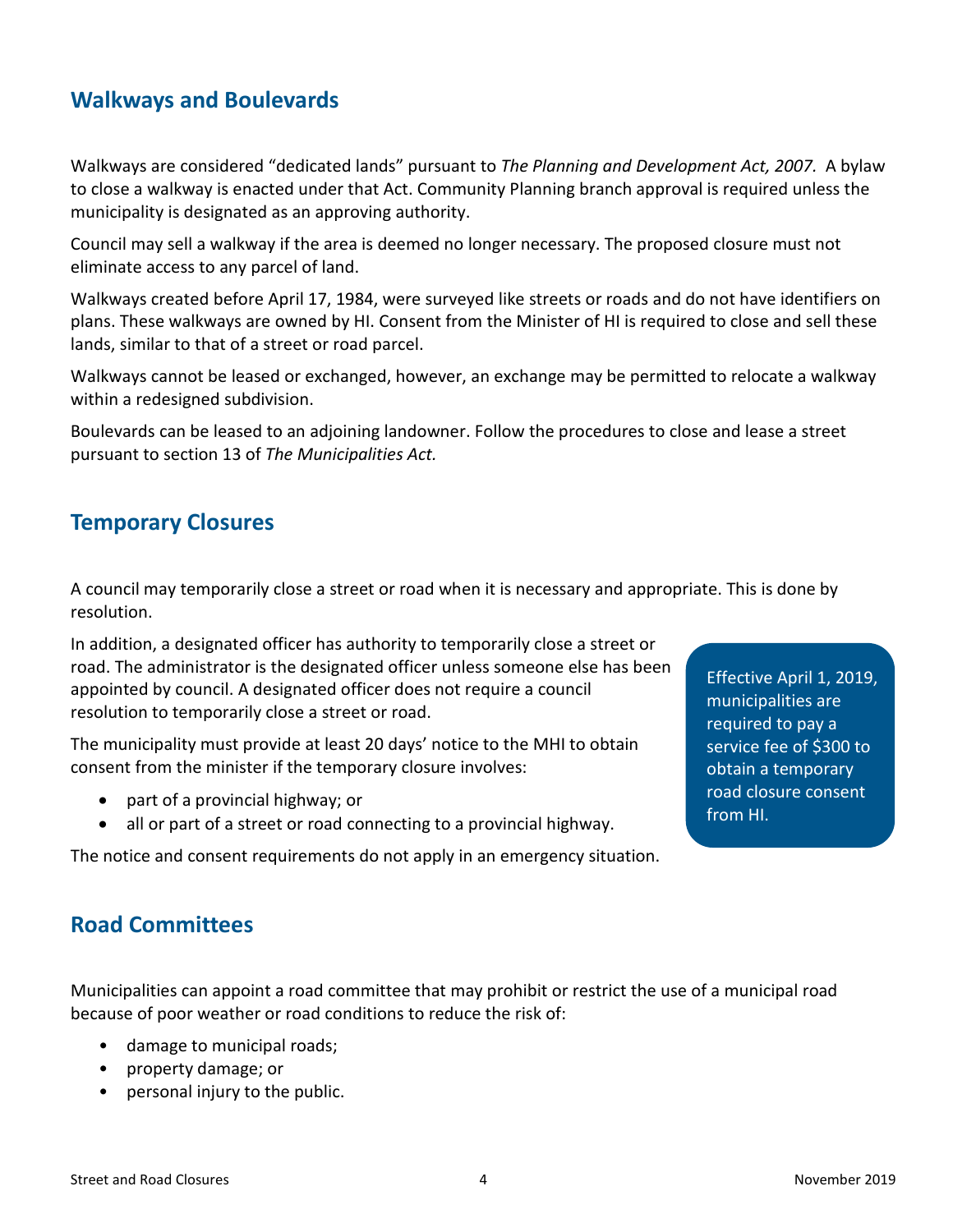A road committee order must be signed by committee members. The order will include the date the order is signed and the effective date of the order. The order is filed with the administrator.

The administrator will notify the Central Permit Office with Saskatchewan Government Insurance (SGI) about the order. A copy of the order is presented to the council at its next meeting. This must be noted in the minutes.

A copy of the order is to be placed at the beginning and the end of the road mentioned in the order as well as at each junction or intersection as considered advisable by the road committee.

# <span id="page-6-0"></span>**Signage**

Street and road closures must be clearly marked by signs indicating their closure. The legislation does not contain specifics for placement of signs.

Sections 20 & 21 of *The Municipalities Regulations* discuss signage for roads closed or restricted by a road committee. These guidelines can be used for other types of road closures.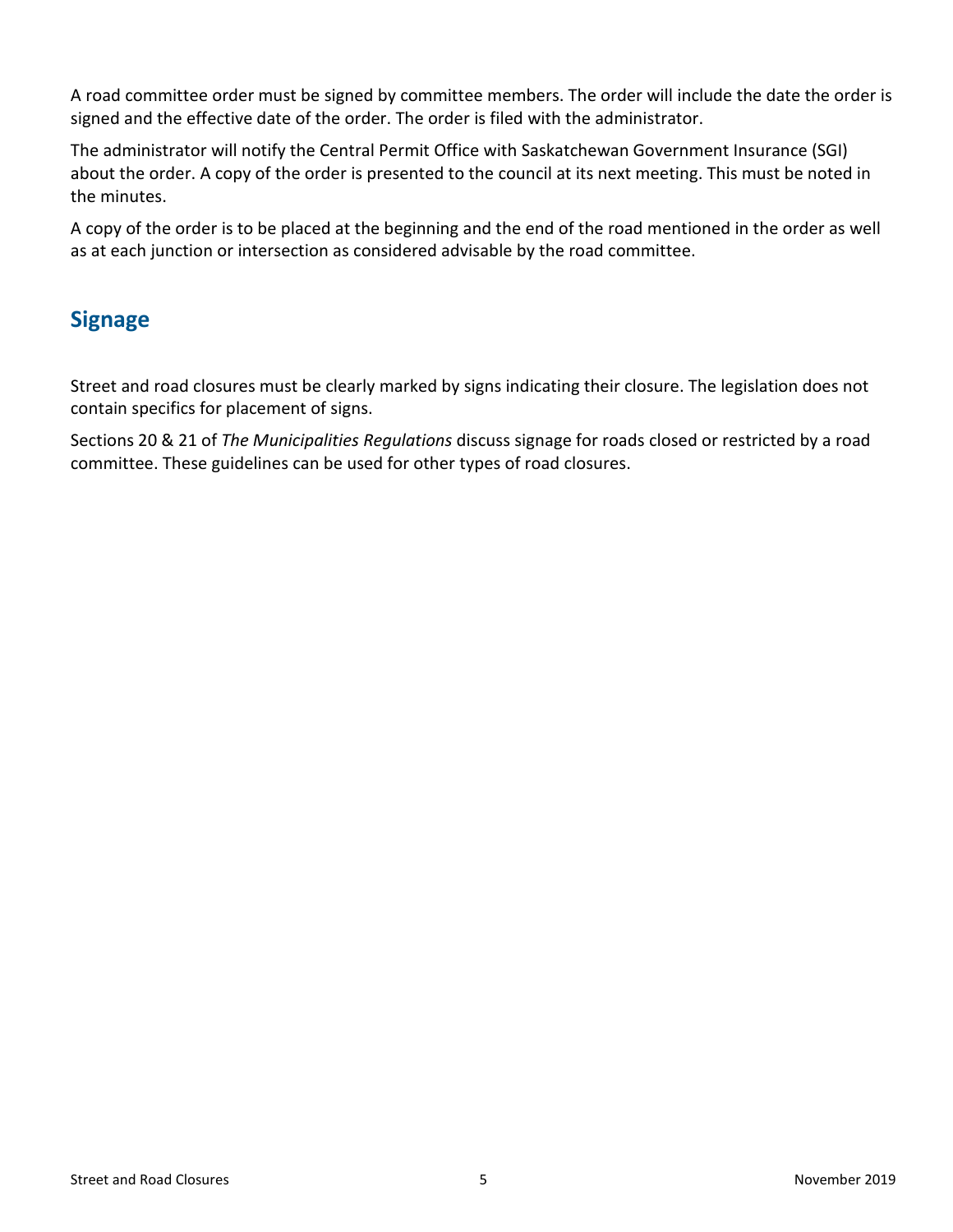# <span id="page-7-0"></span>**Further Information**

For further information, contact:

Ministry of Government Relations **Ministry of Government Relations** 420 - 1855 Victoria Avenue 1010 - 1855 Victoria Avenue REGINA SK S4P 3T2 REGINA SK S4P 3T2 Phone: 306-787-2725 Phone: 306-787-2680

Community Planning Branch **Advisory Services and Municipal Relations** 

#### <span id="page-7-1"></span>**Additional Contacts**

Ministry of Highways and Infrastructure Design and Construction Division Land Management 221 Winnipeg Street North REGINA SK S4R 8T6

SaskPower Land 2025 Victoria Avenue REGINA SK S4P 0S1

SaskEnergy/TransGas 1777 Victoria Avenue REGINA SK S4P 4K5

SaskTel Lands and Easements (South) 2121 Saskatchewan Drive REGINA SK S4P 3Y2

SaskTel Lands and Easements (North) 140 1st Avenue North SASKATOON SK S7K 1W8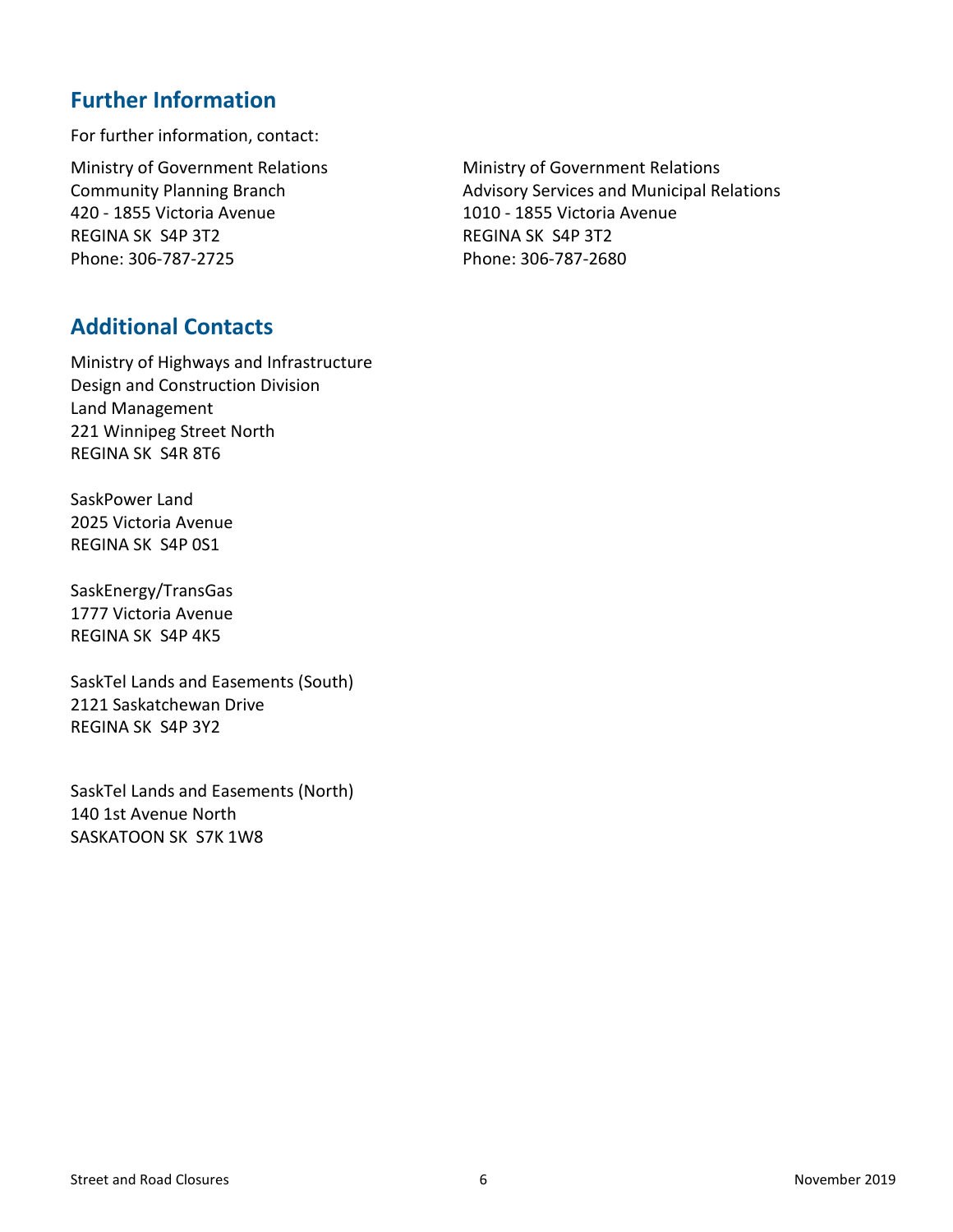# <span id="page-8-0"></span>**Flowchart**

#### **Action to initiate road closure**

- Receive request from ratepayer
- Member of council requests item to be placed on upcoming agenda

#### **Issue public notice that council will consider possible road closure**

• Include opportunity for persons who may be injuriously affected to present views to council

#### **Preparatory activities**

- Review legislative requirements section 13, *The Municipalities Act*
- Determine if approval of Minister of Highways and Infrastructure is required
- Ensure road is no longer needed by the public
- Ensure proposed lease or sale will not eliminate access to any lands
- Ensure zoning bylaw compliance, if applicable

#### **Council deliberates road closure proposal**

- Consider presentation from persons who feel they may be injuriously affected by the proposed closure
- This may include discussion / determination of appropriate compensation

**Yes – Process Continues**

• Refer to **Checklist** on next page of Guide

**Council decides if it will proceed with proposed road closure**

*If applicable*

- **No – Process Ends**
- Advise applicant of decision in writing

#### **Obtain consents from other parties as applicable**

- Ministry of Highways and Infrastructure
- Adjacent municipality, First Nation and/or other jurisdiction(s)
- Public utilities

#### **Prepare lease or sale agreement**

- If selling the closed road, initiate subdivision process to create title(s)
- Lease agreements must include provisions for termination of the agreement or future access provisions

#### **Closing activities**

- Enact bylaw to close road and, if applicable, to enter into sale or lease agreement
- Resolve outstanding issues (including payment obligations) regarding compensation to injuriously affected persons and/or the Crown
- Initiate zoning bylaw amendments, if applicable
- Register municipality's interest to reacquire the land, if applicable
- Ensure closed road is signed at both ends
- Send copy of bylaw and sale or lease agreement to Minister of Highways and Infrastructure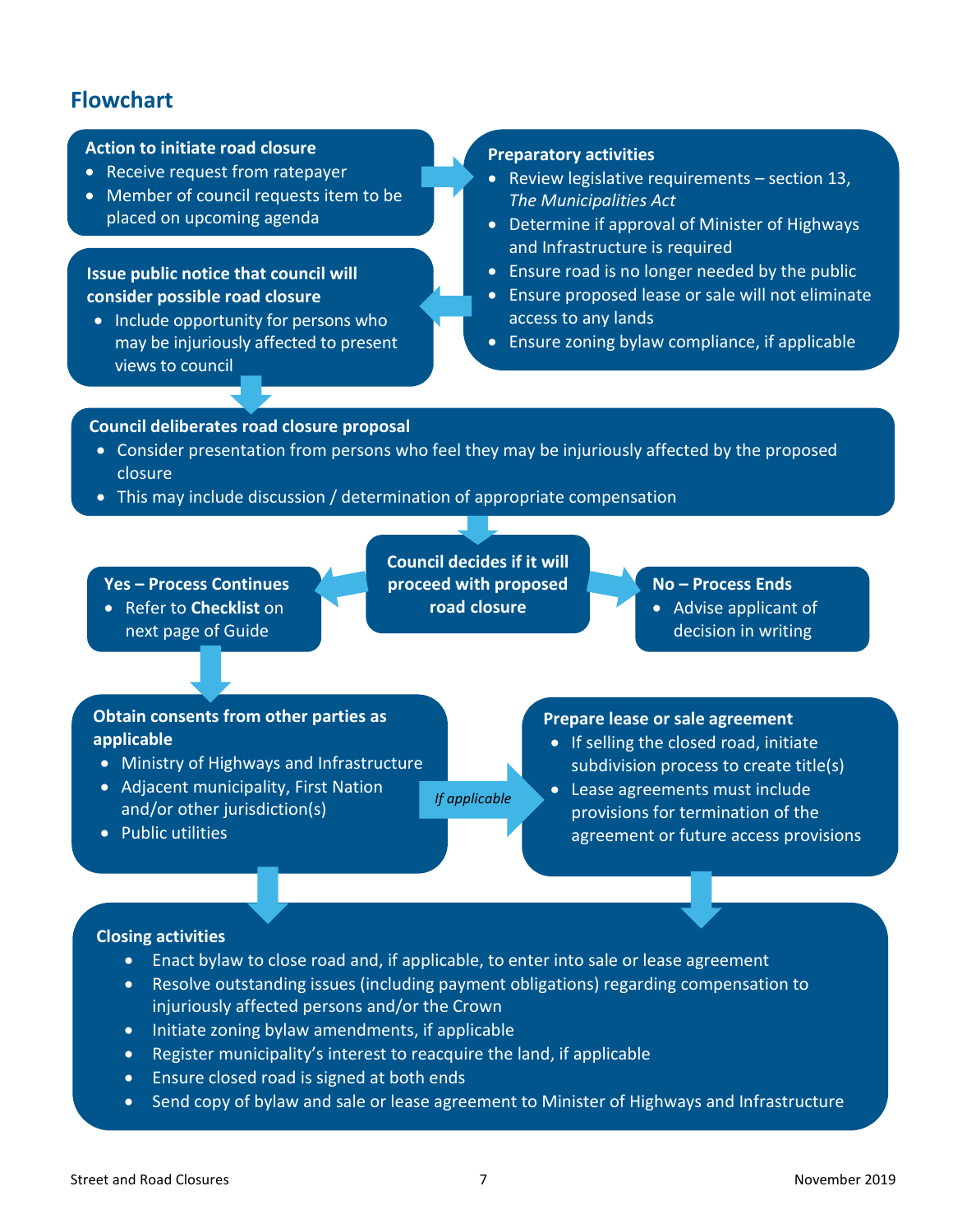# <span id="page-9-0"></span>**Checklist**

#### *(to be followed after Council deliberates road closure proposal)*

|    | 1. Council resolution confirming the street or road is no longer needed for use<br>by the public.                                                                                                                                                                                                                                               | Date                                                                    |
|----|-------------------------------------------------------------------------------------------------------------------------------------------------------------------------------------------------------------------------------------------------------------------------------------------------------------------------------------------------|-------------------------------------------------------------------------|
|    | 2. Verify if the street or road is vested in the Crown.<br>If unsure, check with the Ministry of Highways and Infrastructure<br>(HI).                                                                                                                                                                                                           | Vested<br>Not Vested                                                    |
| 3. | Consent from Minister of HI is required if the street or road is closed and<br>sold, resulting in a change of ownership.<br>Is consent required?<br>$\bullet$<br>If yes, submit request. HI will send an invoice for the service fee.<br>٠<br>Prepare payment and send to HI to issue consent.<br>$\bullet$<br>Record date consent is received. | Yes $\Box$<br>No<br>Date<br>Date<br>Date                                |
|    | 4. Compensation to the Crown, if applicable<br>Is the Crown entitled to compensation?<br>$\bullet$<br>If yes, date that HI confirms purchase price is acceptable.<br>If yes, date that compensation is sent to the Crown.                                                                                                                       | No<br>Yes $\Box$<br>Date<br>Date                                        |
|    | 5. Consent from utilities, if applicable:<br>Sask Power<br>n/a<br>n/a<br>Sask Energy / TransGas<br>SaskTel<br>n/a<br>Other<br>n/a                                                                                                                                                                                                               | Date Received<br>Date Received<br>Date Received<br>Date Received        |
|    | 6. Consent from other authorities if proposed closure connects to:<br>Provincial highway<br>n/a<br>$\bullet$<br>Other municipal street or road<br>n/a<br>٠<br><b>First Nation reserve</b><br>n/a<br>Other jurisdiction<br>n/a                                                                                                                   | Date Received<br>Date Received<br>Date Received<br>Date Received        |
| 7. | Does the proposed closure eliminate access to any land?                                                                                                                                                                                                                                                                                         | Yes $\square$<br>No.<br>n/a                                             |
| 8. | Does the proposed closure comply with the municipality's Zoning Bylaw?                                                                                                                                                                                                                                                                          | Yes $\Box$<br>No $\Box$                                                 |
|    | 9. Provide notice pursuant to public notice bylaw of council's intention to<br>consider an application or initiative to close, close and lease, or close and<br>sell the street or road.<br>Are there any claims for compensation?<br>$\bullet$<br>If yes, was there agreement about the amount of compensation?                                | Date<br>Yes $\Box$<br>No<br>n/a $\square$<br>No $\square$<br>Yes $\Box$ |